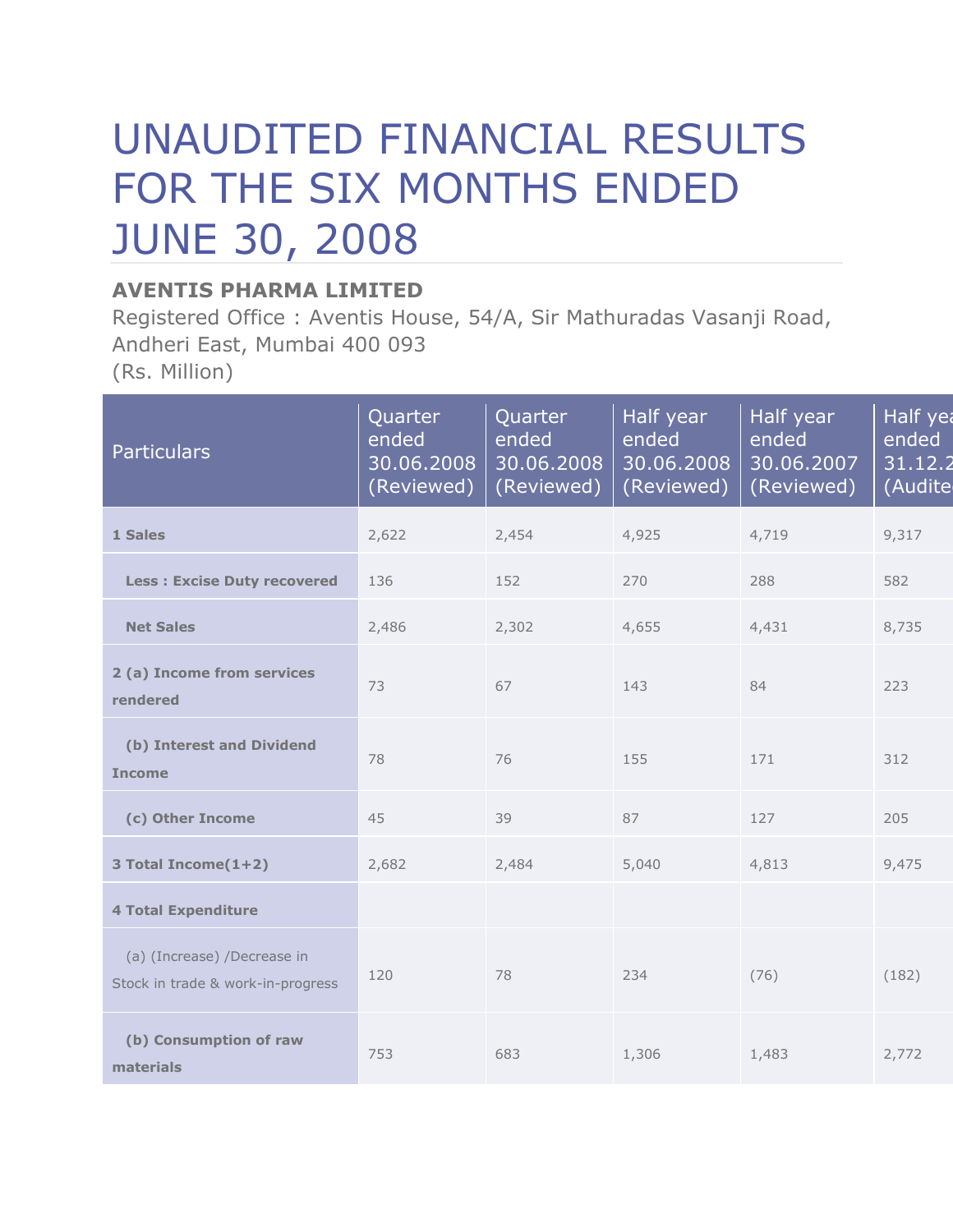| <b>Particulars</b>                                                                                                 | Quarter<br>ended<br>30.06.2008<br>(Reviewed) | Quarter<br>ended<br>30.06.2008<br>(Reviewed) | Half year<br>ended<br>30.06.2008<br>(Reviewed) | Half year<br>ended<br>30.06.2007<br>(Reviewed) | Half yea<br>ended<br>31.12.2<br>(Audite |
|--------------------------------------------------------------------------------------------------------------------|----------------------------------------------|----------------------------------------------|------------------------------------------------|------------------------------------------------|-----------------------------------------|
| (c) Purchase of Traded goods                                                                                       | 362                                          | 375                                          | 773                                            | 763                                            | 1,635                                   |
| (d) Employees Cost                                                                                                 | 294                                          | 280                                          | 577                                            | 490                                            | 1,037                                   |
| (e) Depreciation                                                                                                   | 44                                           | 47                                           | 95                                             | 92                                             | 185                                     |
| (f) Other Expenditure                                                                                              | 453                                          | 441                                          | 856                                            | 832                                            | 1,798                                   |
| (g) Total                                                                                                          | 2,026                                        | 1,904                                        | 3,841                                          | 3,584                                          | 7,245                                   |
| <b>5 Interest</b>                                                                                                  | ÷,                                           |                                              |                                                |                                                | $\overline{2}$                          |
| 6 Profit Before Tax $(3)$ - $(4+5)$                                                                                | 656                                          | 580                                          | 1,199                                          | 1,229                                          | 2,228                                   |
| <b>7 Tax Expenses</b>                                                                                              |                                              |                                              |                                                |                                                |                                         |
| - Current                                                                                                          | 221                                          | 196                                          | 423                                            | 386                                            | 726                                     |
| - Deferred                                                                                                         | $\overline{2}$                               | $\overline{\phantom{a}}$                     | (15)                                           | 17                                             | 14                                      |
| - Fringe benefit tax                                                                                               | 15                                           | 11                                           | 28                                             | 20                                             | 44                                      |
| 8 Net Profit after tax (6-7)                                                                                       | 418                                          | 373                                          | 763                                            | 806                                            | 1,444                                   |
| <b>9 Paid-up Equity Share</b><br><b>Capital (Face Value of Rs. 10</b><br>per Share)                                | 230                                          | 230                                          | 230                                            | 230                                            | 230                                     |
| <b>10 Reserves</b><br><b>Excluding Revaluation Reserves</b><br>as per balance sheet of<br>previous accounting year |                                              |                                              |                                                |                                                | 6,651                                   |
| 11 Earnings Per Share (EPS)<br>(Rs.)                                                                               | 18.17                                        | 16.22                                        | 33.17                                          | 35.04                                          | 62.71                                   |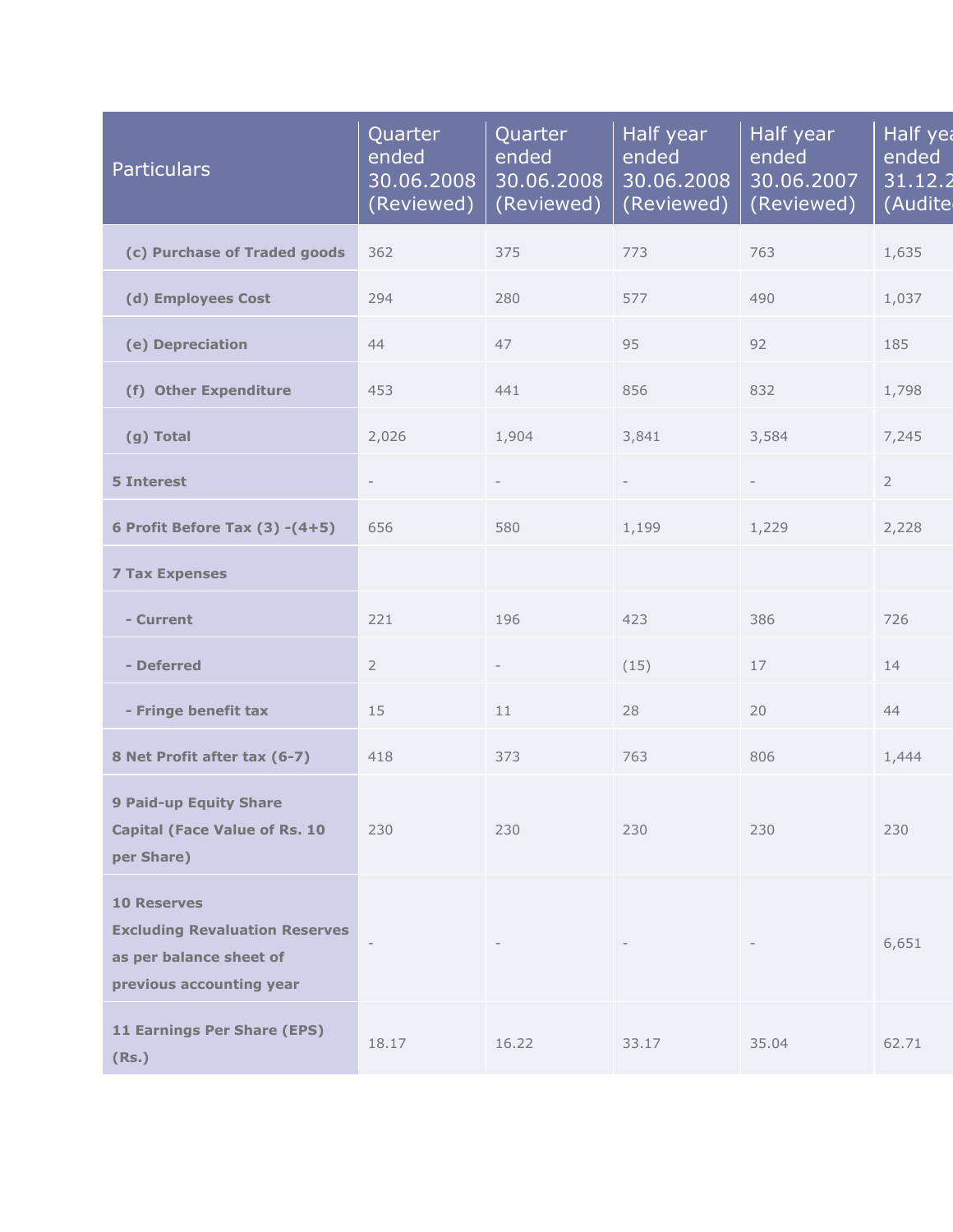| <b>Particulars</b>            | Quarter<br>ended<br>30.06.2008<br>(Reviewed) | Quarter<br>ended<br>30.06.2008<br>(Reviewed) | Half year<br>ended<br>30.06.2008<br>(Reviewed) | Half year<br>ended<br>30.06.2007<br>(Reviewed) | Half yea<br>ended<br>31.12.2<br>(Audite |
|-------------------------------|----------------------------------------------|----------------------------------------------|------------------------------------------------|------------------------------------------------|-----------------------------------------|
| <b>12 Public Shareholding</b> |                                              |                                              |                                                |                                                |                                         |
| - Number of Shares            | 9,120,955                                    | 9,120,955                                    | 9,120,955                                      | 9,120,955                                      | 9,120,955                               |
| - Percentage of Shareholding  | 39.60                                        | 39.60                                        | 39.60                                          | 39.60                                          | 39.60                                   |
|                               |                                              |                                              |                                                |                                                |                                         |

## **Notes:**

- The above Results were approved by the Board of Directors of the Company at its Meeting held on July 24, 2008.
- The break up of Net Sales is as follows:

## Rs Million

|                       | Quarter<br>ended<br>June 30,<br>2008 | Quarter<br>ended<br>June 30,<br>2007 | Growth<br>$\frac{0}{0}$ | <b>Half Year</b><br>ended <sup>'</sup><br>June 30,<br>2008 | <b>Half Year</b><br>ended<br>June 30,<br>2007 | Growth<br>$\frac{0}{0}$ |
|-----------------------|--------------------------------------|--------------------------------------|-------------------------|------------------------------------------------------------|-----------------------------------------------|-------------------------|
| <b>Domestic Sales</b> | 1,988                                | 1,833                                | 8.5%                    | 3,763                                                      | 3,539                                         | 6.3%                    |
| <b>Export Sales</b>   | 498                                  | 469                                  | $6.2\%$                 | 892                                                        | 892                                           | $\qquad \qquad -$       |
| <b>Total Sales</b>    | 2,486                                | 2.302                                | 8.0%                    | 4,655                                                      | 4,431                                         | 5.1%                    |

- The Company has a single business segment namely 'Pharmaceutical Business'.
- As stated in the Management Discussion Analysis published in the Annual Report for the financial year ended 31st December 2007, the Company had filed a suit in the Bombay High Court against Chiron Behring Vaccines Private Ltd.( CBVPL) contesting the notice of non-renewal of distribution rights given to the Company for Rabipur Vaccine for India and Nepal.

Arbitration Petitions were filed by CBVPL and Novartis Vaccines & Diagnostics Inc., USA (the Company's partner in the joint venture company CBVPL) , in the Bombay High Court seeking reference to arbitration of the dispute regarding notice of non-renewal. Upon the Bombay High Court rejecting their Petitions, the said parties appealed by way of Special Leave Petitions (SLPs) before the Supreme Court. The Company and the said parties submitted consent terms before the Supreme Court that all disputes between all parties to the Suit will be referred to the Sole Arbitrator, Mr.Justice S. P. Bharucha, former Chief Justice of India. The